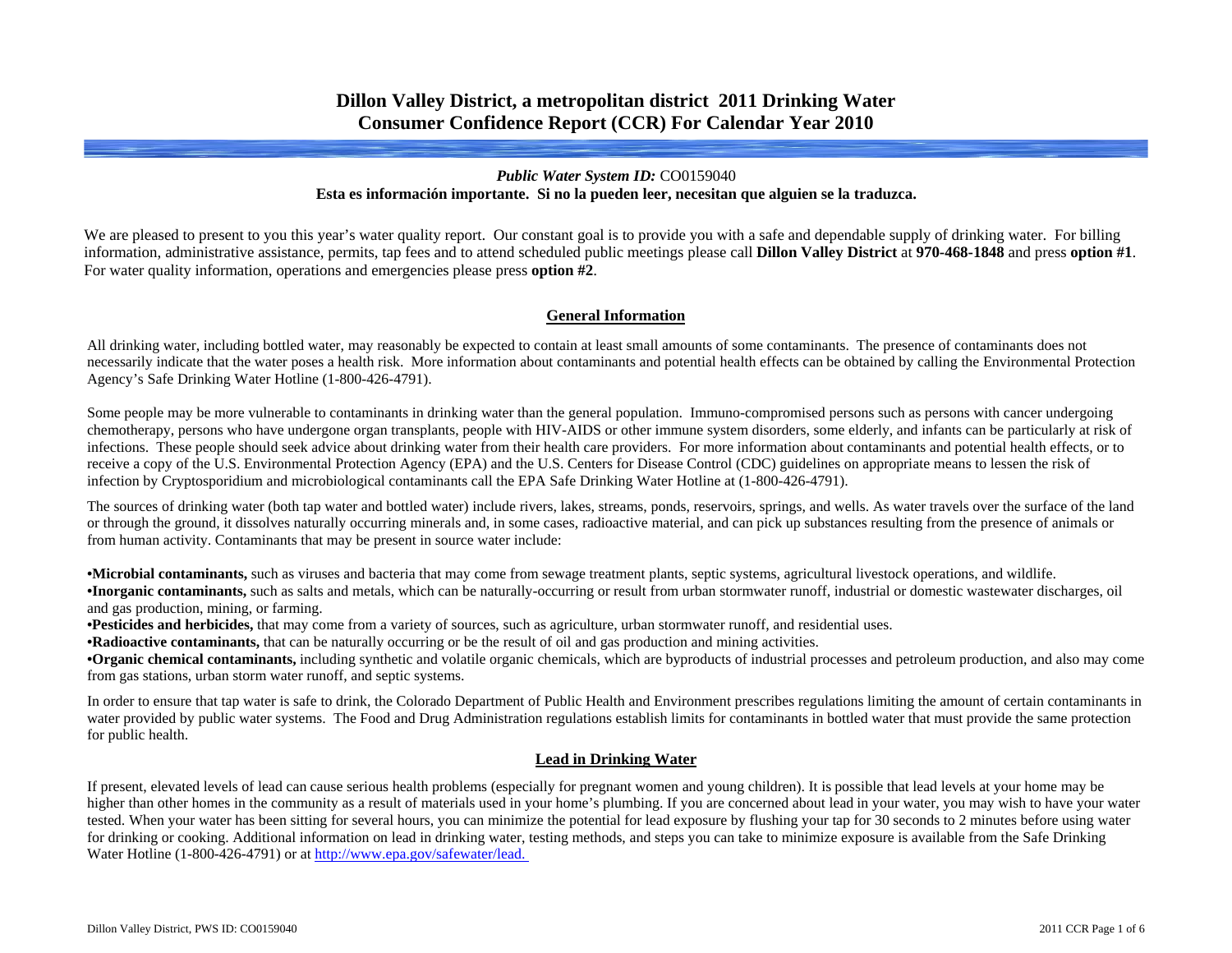| <b>Terms and Abbreviations</b>              |                        |                                                                                                                                                                                                                                           |  |  |  |  |  |  |  |  |  |
|---------------------------------------------|------------------------|-------------------------------------------------------------------------------------------------------------------------------------------------------------------------------------------------------------------------------------------|--|--|--|--|--|--|--|--|--|
| <u>Term</u>                                 | <b>Abbreviation</b>    | <b>Definition</b>                                                                                                                                                                                                                         |  |  |  |  |  |  |  |  |  |
| Maximum Contaminant Level Goal              | <b>MCLG</b>            | The 'Goal' is the level of a contaminant in drinking water below which there is no known or expected risk to health.<br>MCLGs allow for a margin of safety.                                                                               |  |  |  |  |  |  |  |  |  |
| <b>Maximum Contaminant Level</b>            | <b>MCL</b>             | The 'Maximum Allowed' is the highest level of a contaminant that is allowed in drinking water. MCLs are set as<br>close to the MCLGs as feasible using the best available treatment technology.                                           |  |  |  |  |  |  |  |  |  |
| <b>Treatment Technique</b>                  | <b>TT</b>              | A treatment technique is a required process intended to reduce the level of a contaminant in drinking water.                                                                                                                              |  |  |  |  |  |  |  |  |  |
| <b>Action Level</b>                         | AL                     | The concentration of a contaminant which, if exceeded, triggers treatment or other requirements which a water<br>system must follow.                                                                                                      |  |  |  |  |  |  |  |  |  |
| Maximum Residual Disinfectant Level Goal    | <b>MRDLG</b>           | The level of a drinking water disinfectant, below which there is no known or expected risk to health. MRDLGs do<br>not reflect the benefits of the use of disinfectants to control microbial contaminants.                                |  |  |  |  |  |  |  |  |  |
| Maximum Residual Disinfectant Level         | <b>MRDL</b>            | The highest level of a disinfectant allowed in drinking water. There is convincing evidence that addition of a<br>disinfectant is necessary for control of microbial contaminants.                                                        |  |  |  |  |  |  |  |  |  |
| Average of Individual Samples               | No Abbreviation        | The typical value. Mathematically it is the sum of values divided by the number of samples.                                                                                                                                               |  |  |  |  |  |  |  |  |  |
| Range of Individual Samples                 | No Abbreviation        | The lowest value to the highest value.                                                                                                                                                                                                    |  |  |  |  |  |  |  |  |  |
| Number of Samples                           | No Abbreviation        | The number or count of values.                                                                                                                                                                                                            |  |  |  |  |  |  |  |  |  |
| Gross Alpha, Including RA, Excluding RN & U | No Abbreviation        | This is the gross alpha particle activity compliance value. It includes radium-226, but excludes radon 222 and<br>uranium.                                                                                                                |  |  |  |  |  |  |  |  |  |
| Microscopic Particulate Analysis            | MPA                    | An analysis of surface water organisms and indicators in water. This analysis can be used to determine performance<br>of a surface water treatment plant or to determine the existence of surface water influence on a ground water well. |  |  |  |  |  |  |  |  |  |
| Variance and Exemptions                     | V/E                    | Department permission not to meet an MCL or a treatment technique under certain conditions.                                                                                                                                               |  |  |  |  |  |  |  |  |  |
| Parts per million = Milligrams per liter    | $ppm = mg/L$           | One part per million corresponds to one minute in two years or a single penny in \$10,000.                                                                                                                                                |  |  |  |  |  |  |  |  |  |
| Parts per billion = Micrograms per liter    | $ppb = ug/L$           | One part per billion corresponds to one minute in 2,000 years, or a single penny in \$10,000,000.                                                                                                                                         |  |  |  |  |  |  |  |  |  |
| Parts per trillion = Nanograms per liter    | $ppt =$<br>nanograms/L | One part per trillion corresponds to one minute in 2,000,000 years, or a single penny in \$10,000,000,000.                                                                                                                                |  |  |  |  |  |  |  |  |  |
| Parts per quadrillion = Picograms per liter | $ppq =$<br>picograms/L | One part per quadrillion corresponds to one minute in 2,000,000,000 years or one penny in \$10,000,000,000,000.                                                                                                                           |  |  |  |  |  |  |  |  |  |
| Picocuries per liter                        | pCi/L                  | Picocuries per liter is a measure of the radioactivity in water.                                                                                                                                                                          |  |  |  |  |  |  |  |  |  |
| Nephelometric Turbidity Unit                | <b>NTU</b>             | Nephelometric turbidity unit is a measure of the clarity of water. Turbidity in excess of 5 NTU is just noticeable to<br>the average person.                                                                                              |  |  |  |  |  |  |  |  |  |
| Not Applicable                              | N/A                    | Not Applicable                                                                                                                                                                                                                            |  |  |  |  |  |  |  |  |  |
| Violation                                   |                        | No Abbreviation   A failure to meet a Colorado Primary Drinking Water Regulation.                                                                                                                                                         |  |  |  |  |  |  |  |  |  |
| <b>Formal Enforcement Action</b>            | No Abbreviation        | An escalated action taken by the State (due to the number and/or severity of violations) to bring a non-compliant<br>water system back into compliance by a certain time, with an enforceable consequence if the schedule is not met.     |  |  |  |  |  |  |  |  |  |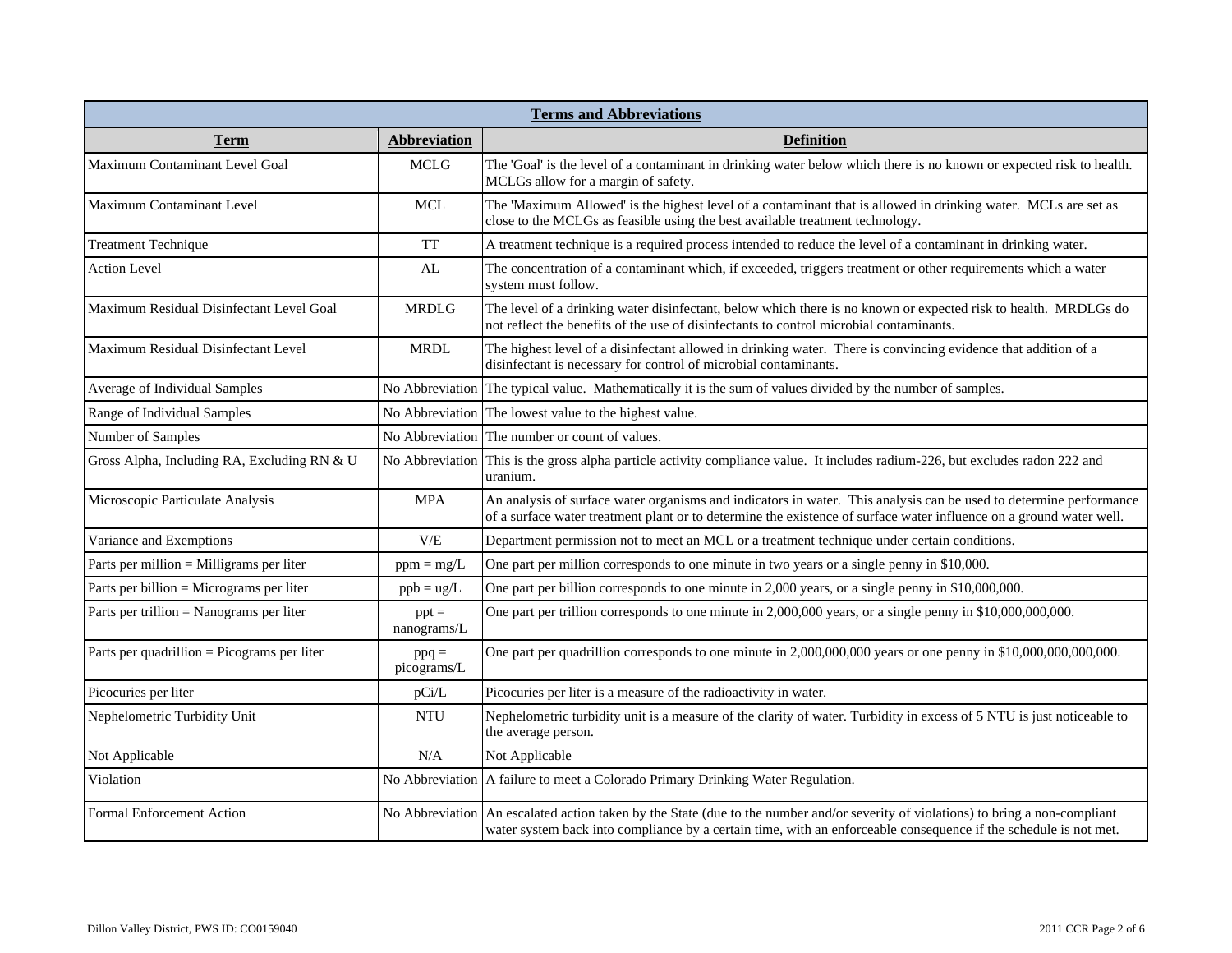## **Our Water Source(s)**

The Colorado Department of Public Health and Environment has provided us with a Source Water Assessment Report for our water supply. You may obtain a copy of the report by visiting<http://www.cdphe.state.co.us/wq/sw/swapreports/swapreports.html>, clicking on **Summit County** and selecting **159040; Dillon Valley District** or by contacting **Dillon Valley District** at **970-468-1848** and press **option #2.** For general information about Source Water Assessment please visit <http://www.cdphe.state.co.us/wq/sw/swaphom.html>. Potential sources of contamination in our source water area come from commercial and industrial transportation, deciduous forests, evergreen forests and road miles.

The Source Water Assessment Report provides a screening-level evaluation of potential contamination that **could** occur. It **does not** mean that the contamination **has or will** occur. We can use this information to evaluate the need to improve our current water treatment capabilities and prepare for future contamination threats. This can help us ensure that quality finished water is delivered to your homes. In addition, the source water assessment results provide a starting point for developing a source water protection plan. Please contact **Dillon Valley District** at 970-468-1848 and press option #2 to learn more about what you can do to help protect your drinking water sources, any questions about the Drinking Water Consumer Confidence Report, to learn more about our system, or to attend scheduled public meetings. We want you, our valued customers, to be informed about the services we provide and the quality water we deliver to you every day.

| <b>Water Sources</b> |                    |                   |          |  |  |  |  |  |  |  |  |
|----------------------|--------------------|-------------------|----------|--|--|--|--|--|--|--|--|
| <b>Source</b>        | <b>Source Type</b> | <b>Water Type</b> | Location |  |  |  |  |  |  |  |  |
| LASKY GULCH          | Intake             | Surface Water     | N/A      |  |  |  |  |  |  |  |  |
| STRAIGHT CREEK       | Intake             | Surface Water     | N/A      |  |  |  |  |  |  |  |  |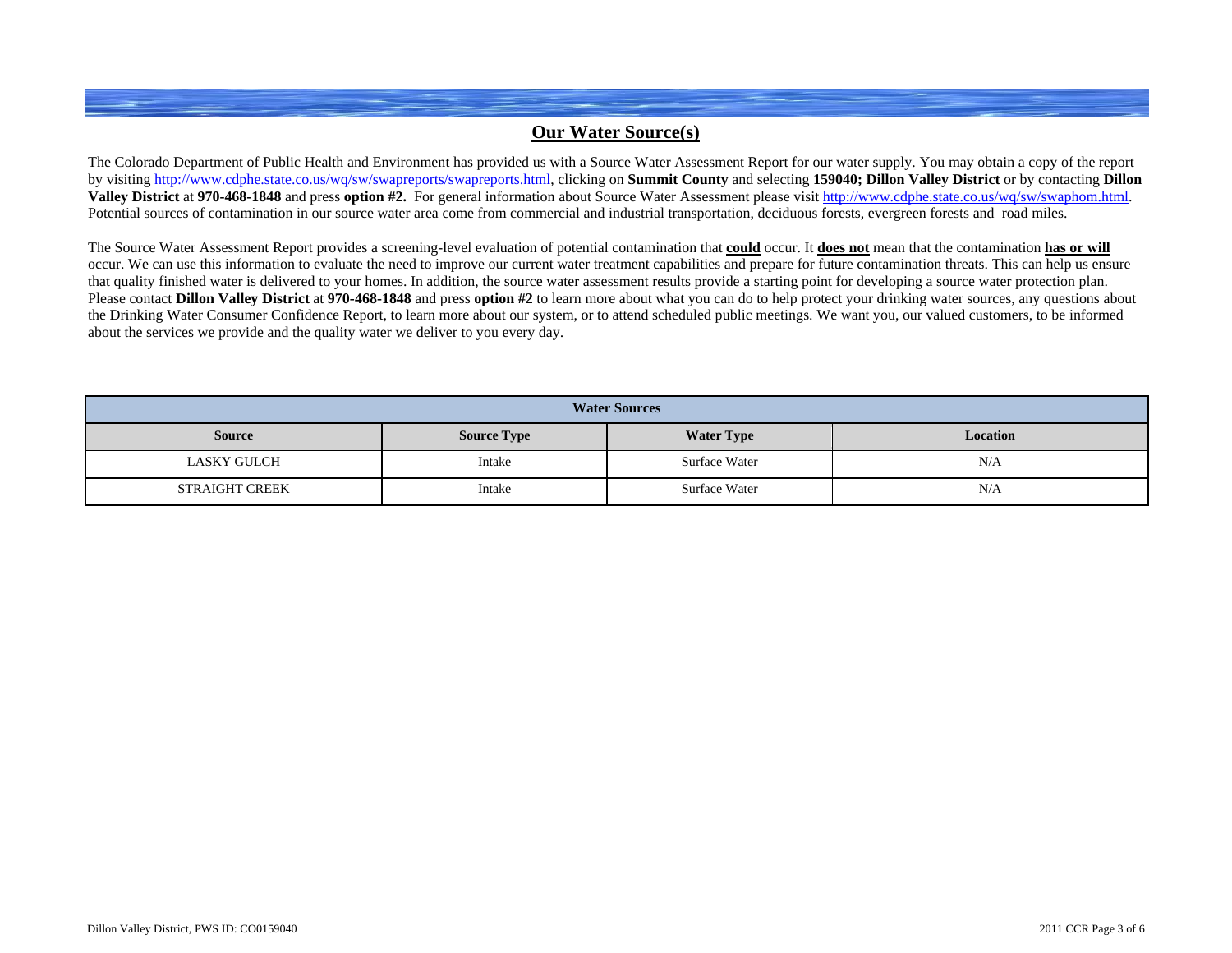## **Detected Contaminant(s)**

Dillon Valley District routinely monitors for contaminants in your drinking water according to Federal and State laws. The following table(s) show all detections found in the period of January 1 to December 31, 2010 unless otherwise noted. The State of Colorado requires us to monitor for certain contaminants less than once per year because the concentrations of these contaminants are not expected to vary significantly from year to year, or the system is not considered vulnerable to this type of contamination. Therefore, some of our data, though representative, may be more than one year old. Violations and Formal Enforcement Actions, if any, are reported in the next section of this report. Any additional information may be found in the final section of this report.

**Note:** Only detected contaminants sampled within the last 5 years appear in this report. If no tables appear in this section, that means that Dillon Valley District did not detect any contaminants in the last round of monitoring.

|                                                   | <b>Lead and Copper Sampled in the Distribution System</b>                                                                                    |                                                           |       |                                                                    |                               |           |                                       |                                  |                                                                                                             |             |                                 |                                                                                         |                                                                                                           |                                                                                                                                                                                                                                                                                                                                                                                                                        |  |
|---------------------------------------------------|----------------------------------------------------------------------------------------------------------------------------------------------|-----------------------------------------------------------|-------|--------------------------------------------------------------------|-------------------------------|-----------|---------------------------------------|----------------------------------|-------------------------------------------------------------------------------------------------------------|-------------|---------------------------------|-----------------------------------------------------------------------------------------|-----------------------------------------------------------------------------------------------------------|------------------------------------------------------------------------------------------------------------------------------------------------------------------------------------------------------------------------------------------------------------------------------------------------------------------------------------------------------------------------------------------------------------------------|--|
| Analyte<br><b>Name</b>                            | <b>90th</b><br><b>Monitoring</b><br><b>Number</b><br>Unit of Action<br>of<br><b>Period</b><br>Percentile<br><b>Measure</b><br><b>Samples</b> |                                                           | Level | <b>Sample Sites</b><br><b>Above Action</b><br>Level                | AL or TT<br><b>Violation?</b> |           | <b>Typical Sources</b>                |                                  | Potential Health Effects from Long-Term Exposure Above the Action<br>Level (unless specified as short-term) |             |                                 |                                                                                         |                                                                                                           |                                                                                                                                                                                                                                                                                                                                                                                                                        |  |
| <b>COPPER</b>                                     |                                                                                                                                              | 01/01/2008<br>to<br>12/31/2010                            |       | 0.4                                                                |                               | 10        | ppm                                   | 1.3                              | $\theta$                                                                                                    |             | N <sub>0</sub>                  | Corrosion of<br>household<br>plumbing<br>systems; Erosion<br>of natural<br>deposits.    |                                                                                                           | Copper is an essential nutrient, but some people who drink water<br>containing copper in excess of the action level over a relatively short<br>amount of time could experience gastrointestinal distress. Some people<br>who drink water containing copper in excess of the action level over many<br>years could suffer liver or kidney damage. People with Wilson's Disease<br>should consult their personal doctor. |  |
| <b>LEAD</b>                                       |                                                                                                                                              | 01/01/2008<br>to<br>12/31/2010                            |       | 15                                                                 |                               | 10        | ppb                                   | 15                               |                                                                                                             |             | No                              | Corrosion of<br>household<br>plumbing<br>systems; Erosion<br>of natural<br>deposits.    |                                                                                                           | Infants and children who drink water containing lead in excess of the<br>action level could experience delays in their physical or mental<br>development. Children could show slight deficits in attention span and<br>learning abilities. Adults who drink this water over many years could<br>develop kidney problems or high blood pressure.                                                                        |  |
|                                                   |                                                                                                                                              |                                                           |       |                                                                    |                               |           |                                       |                                  |                                                                                                             |             |                                 | Disinfection By Products (TTHMs, HAA5, and Chlorite) Sampled in the Distribution System |                                                                                                           |                                                                                                                                                                                                                                                                                                                                                                                                                        |  |
| <b>Analyte Name</b>                               |                                                                                                                                              | Year<br>Average of<br><b>Individual</b><br><b>Samples</b> |       | <b>Range of Individual</b><br><b>Samples</b><br>(Lowest - Highest) |                               |           | <b>Number</b><br>of<br><b>Samples</b> | <b>Unit of</b><br><b>Measure</b> | <b>MCL</b>                                                                                                  | <b>MCLG</b> | <b>MCL</b><br><b>Violation?</b> | <b>Typical Sources</b>                                                                  | <b>Potential Health Effects from Long-Term Exposure</b><br>Above the MCL (unless specified as short-term) |                                                                                                                                                                                                                                                                                                                                                                                                                        |  |
| <b>TOTAL</b><br><b>HALOACETIC</b><br>ACIDS (HAA5) |                                                                                                                                              | 2010                                                      |       | 15                                                                 |                               | $15 - 15$ |                                       |                                  | ppb                                                                                                         | 60          | N/A                             | No                                                                                      | By-product of<br>drinking water<br>disinfection.                                                          | Some people who drink water containing haloacetic acids in<br>excess of the MCL over many years may have an increased<br>risk of getting cancer.                                                                                                                                                                                                                                                                       |  |
| <b>TTHM</b>                                       |                                                                                                                                              | 2010                                                      |       | 19                                                                 |                               | $19 - 19$ |                                       |                                  | ppb                                                                                                         | 80          | N/A                             | No                                                                                      | Byproduct of<br>drinking water<br>disinfection.                                                           | Some people who drink water containing trihalomethanes in<br>excess of the MCL over many years may experience<br>problems with their liver, kidneys, or central nervous<br>systems, and may have an increased risk of getting cancer.                                                                                                                                                                                  |  |
|                                                   |                                                                                                                                              |                                                           |       |                                                                    |                               |           |                                       |                                  |                                                                                                             |             |                                 | Turbidity Sampled at the Entry Point to the Distribution System                         |                                                                                                           |                                                                                                                                                                                                                                                                                                                                                                                                                        |  |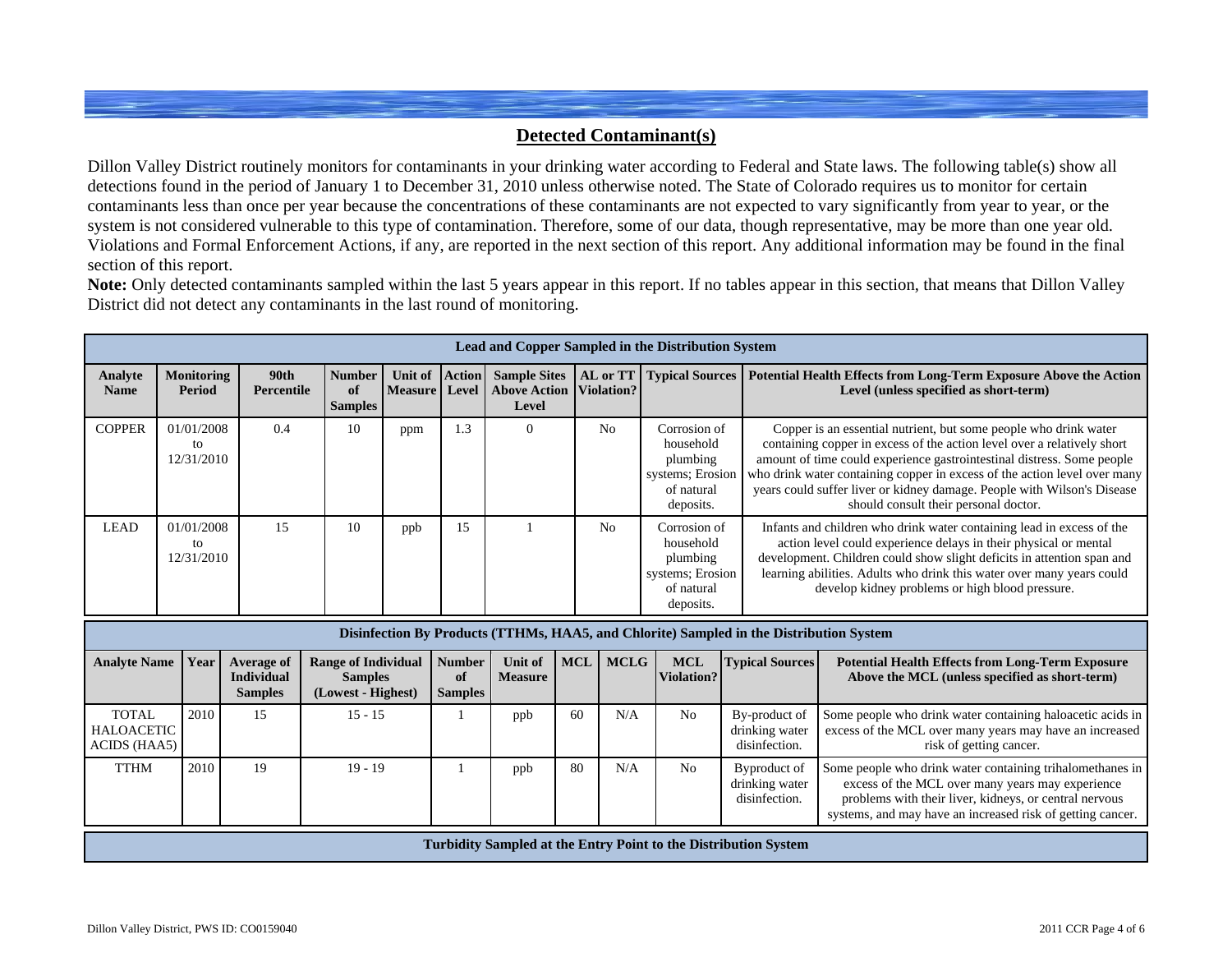| Analyte<br><b>Name</b> | <b>Sample Date</b>       | <b>Level Found</b>                                                                         | <b>TT Requirement</b>                                                 | <b>TT</b><br><b>Violation?</b> | <b>Typical</b><br><b>Sources</b> | Potential Health Effects from Long-Term Exposure Above the TT<br>Level (unless specified as short-term)                                                                                                                                                                                                                                                  |
|------------------------|--------------------------|--------------------------------------------------------------------------------------------|-----------------------------------------------------------------------|--------------------------------|----------------------------------|----------------------------------------------------------------------------------------------------------------------------------------------------------------------------------------------------------------------------------------------------------------------------------------------------------------------------------------------------------|
| <b>TURBIDITY</b>       | Date:<br>June 4, 2010    | Highest single measurement:<br>0.34 NTU                                                    | Maximum 1 NTU for<br>any single<br>measurement                        | N <sub>0</sub>                 | Soil Runoff                      | Turbidity has no health effects. However, turbidity can interfere with<br>disinfection and provide a medium for microbial growth. Turbidity may<br>indicate the presence of disease-causing organisms. These organisms<br>include bacteria, viruses, and parasites that can cause symptoms such as<br>nausea, cramps, diarrhea and associated headaches. |
| <b>TURBIDITY</b>       | Month:<br>December, 2010 | Lowest monthly percentage of<br>samples meeting TT requirement<br>for our technology: 100% | In any month, at least<br>95% of samples must<br>be less than 0.3 NTU | N <sub>0</sub>                 | Soil Runoff                      | See Above                                                                                                                                                                                                                                                                                                                                                |

|                        | Total Organic Carbon (Disinfection By Products Precursor) Percentage Removal Ratio of Raw & Finished Water |                                                         |                                                                          |                                      |         |                                               |                         |                                  |                                                                                                                                                                                                                                                                                                                                                                                                                                                                            |  |  |  |  |  |
|------------------------|------------------------------------------------------------------------------------------------------------|---------------------------------------------------------|--------------------------------------------------------------------------|--------------------------------------|---------|-----------------------------------------------|-------------------------|----------------------------------|----------------------------------------------------------------------------------------------------------------------------------------------------------------------------------------------------------------------------------------------------------------------------------------------------------------------------------------------------------------------------------------------------------------------------------------------------------------------------|--|--|--|--|--|
| Analyte<br><b>Name</b> | Year                                                                                                       | Average of<br><b>Individual</b><br><b>Ratio Samples</b> | <b>Range of Individual</b><br><b>Ratio Samples</b><br>(Lowest - Highest) | Number of<br>Ratio<br><b>Samples</b> | Unit of | <b>TT</b><br>  Measure   Minimum  <br>Ratio   | <b>TT</b><br>Violation? | <b>Typical</b><br><b>Sources</b> | Potential Health Effects from Long-Term Exposure Below the<br>TT Level (unless specified as short-term)                                                                                                                                                                                                                                                                                                                                                                    |  |  |  |  |  |
| CARBON,<br>TOTAL       | 2010                                                                                                       |                                                         | l - 1                                                                    |                                      | Ratio   | The TT<br>Minimum<br>Level is a<br>Ratio of 1 | N <sub>0</sub>          | Naturally<br>present in<br>the   | Total organic carbon (TOC) has no health effects. However, total<br>organic carbon provides a medium for the formation of disinfection<br>by products. These byproducts include trihalomethanes (THMs) and<br>environment. haloacetic acids (HAAs). Drinking water containing these byproducts<br>in excess of the MCL may lead to adverse health effects, liver or<br>kidney problems, or nervous system effects, and may lead to an<br>increased risk of getting cancer. |  |  |  |  |  |

|                               | <b>Regulated Contaminants Sampled at the Entry Point to the Distribution System</b> |                                                          |                                                                    |                                        |                           |                |                |                                 |                                                                                                                                       |                                                                                                                                                                                                                                                                                                                                                                                                                                                                                                  |  |  |  |  |
|-------------------------------|-------------------------------------------------------------------------------------|----------------------------------------------------------|--------------------------------------------------------------------|----------------------------------------|---------------------------|----------------|----------------|---------------------------------|---------------------------------------------------------------------------------------------------------------------------------------|--------------------------------------------------------------------------------------------------------------------------------------------------------------------------------------------------------------------------------------------------------------------------------------------------------------------------------------------------------------------------------------------------------------------------------------------------------------------------------------------------|--|--|--|--|
| <b>Analyte</b><br><b>Name</b> | <b>Year</b>                                                                         | <b>Average of</b><br><b>Individual</b><br><b>Samples</b> | <b>Range of Individual</b><br><b>Samples</b><br>(Lowest - Highest) | <b>Number</b><br>-of<br><b>Samples</b> | Unit of<br><b>Measure</b> | <b>MCL</b>     | <b>IMCLG</b>   | <b>MCL</b><br><b>Violation?</b> | <b>Typical Sources</b>                                                                                                                | <b>Potential Health Effects from Long-Term Exposure</b><br>Above the MCL (unless specified as short-term)                                                                                                                                                                                                                                                                                                                                                                                        |  |  |  |  |
| <b>BARIUM</b>                 | 2010                                                                                | 0.03                                                     | $0.03 - 0.03$                                                      |                                        | ppm                       | $\overline{c}$ | $\overline{2}$ | N <sub>0</sub>                  | Discharge of drilling<br>wastes; Discharge from<br>metal refineries; Erosion<br>of natural deposits.                                  | Some people who drink water containing barium in<br>excess of the MCL over many years could experience<br>an increase in their blood pressure.                                                                                                                                                                                                                                                                                                                                                   |  |  |  |  |
| <b>FLUORIDE</b>               | 2010                                                                                | 1.0                                                      | $1.0 - 1.0$                                                        |                                        | ppm                       | 4.0            | 4.0            | N <sub>0</sub>                  | Erosion of natural<br>deposits; Water additive<br>that promotes strong teeth;<br>Discharge from fertilizer<br>and aluminum factories. | Some people who drink water containing fluoride in<br>excess of the MCL over many years could get bone<br>disease, including pain and tenderness of the bones.<br>Fluoride in drinking water at half the MCL or more<br>may cause mottling of children's teeth, usually in<br>children less than nine years old. Mottling, also known<br>as dental fluorosis, may include brown staining and/or<br>pitting of the teeth, and occurs only in developing teeth<br>before they erupt from the gums. |  |  |  |  |
| <b>NITRATE</b>                | 2010                                                                                | 0.1                                                      | $0.1 - 0.1$                                                        |                                        | ppm                       | 10             | 10             | N <sub>0</sub>                  | Runoff from fertilizer use:<br>Leaching from septic<br>tanks, sewage; Erosion of<br>natural deposits.                                 | Infants below the age of six months who drink water<br>containing nitrate in excess of the MCL could become<br>seriously ill and, if untreated, may die. Symptoms<br>include shortness of breath and blue baby syndrome.                                                                                                                                                                                                                                                                         |  |  |  |  |